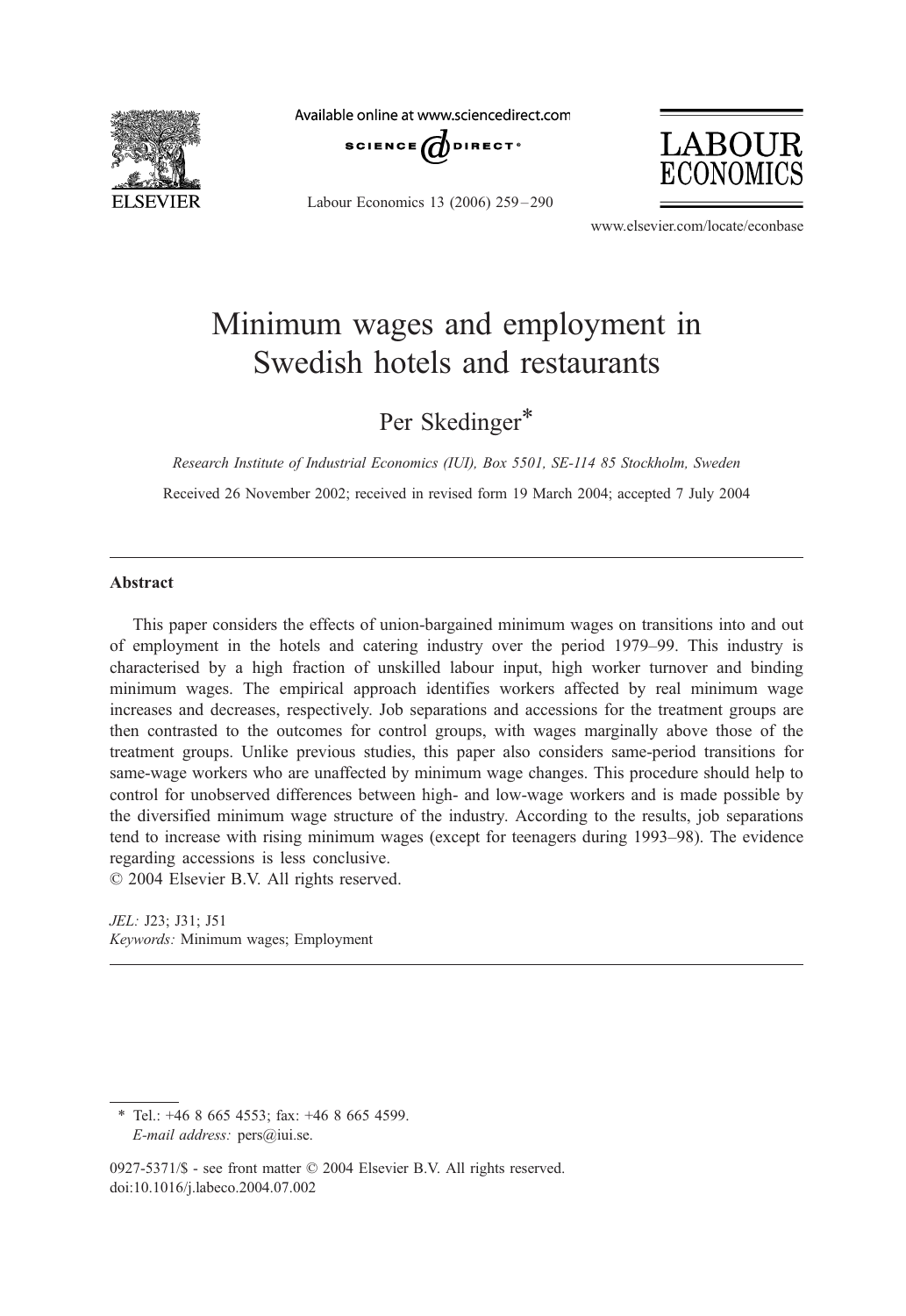## 1. Introduction

The employment effects of minimum wages have been subject to extensive empirical scrutiny for decades. In recent work, two different approaches can be identified. The first one considers net worker flows and the overwhelming majority of the studies belong to this category. The second approach deals with gross worker flows. The influential studies by [Card and Krueger \(1994, 1995\),](#page--1-0) on U.S. fast-food restaurants, are examples of the net flows approach, as are the British studies by [Dickens et al. \(1999\)](#page--1-0) and [Machin and](#page--1-0) Manning (1994), and [Neumark and Wascher \(1992\),](#page--1-0) on U.S. data, although the evaluation methodologies differ in other respects. None of these studies, except [Neumark and](#page--1-0) Wascher (1992), find strong negative employment effects from minimum wage increases, and some even suggest small positive effects.<sup>1</sup>

This paper follows a line of analysis, in which gross worker flows are considered, used by [Abowd et al. \(2000a, 2000b\)](#page--1-0) on U.S. and French data, [Askildsen et al. \(2000\)](#page--1-0) for Norway, [Currie and Fallick \(1996\)](#page--1-0) and [Zavodny \(2000\)](#page--1-0) for the U.S., [Kramarz and](#page--1-0) Philippon (2001) for France, and [Stewart \(2004a, 2004b\)](#page--1-0) on U.K. data. The evidence in these studies is mixed. While most find non-negligible negative employment effects from minimum wages, [Askildsen et al. \(2000\)](#page--1-0) and [Stewart \(2004a, 2004b\)](#page--1-0) do not. The gross flows approach, which requires longitudinal micro-data on individuals, offers the advantage of allowing employment adjustment to minimum wages to be disaggregated into hirings and separations, rather than net changes in the total number of employed.

The gross flows approach identifies workers affected by real minimum wage increases and decreases, respectively. Job separations and accessions for the treatment groups are then contrasted to the outcomes for control groups, with wages marginally above those of the treatment groups. The validity of the method hinges, *inter alia*, on the assumption of comparability of treatment and control groups. Even in the absence of a minimum wage, the control group is likely to exhibit fewer separations and accessions. It is argued that a higher degree of comparability is achieved in this study than in previous analyses. This is due to the unusual quality and detail of the data set employed, covering workers in the hotels and catering industry. The rates within the chosen industry are differentiated by age, region, occupation and experience.

A diversified structure is typical for labour markets with union-bargained minimum wages. Although differentiation of rates depending on region and age occur also in statutory systems, industry-, occupation- and experience-specific rates are less common ([OECD, 1998\)](#page--1-0). Unlike previous papers using the gross flows approach, this study makes use of the diversified structure in order to identify unaffected workers with the same wages as workers assumed to be affected by increasing or decreasing minimum wages. In addition, the unaffected workers are located in the same industry and have experienced minimum wage changes in the same direction as the affected workers.<sup>2</sup> These unaffected

<sup>&</sup>lt;sup>1</sup> [Dolado et al. \(1996\)](#page--1-0) summarise findings regarding European labour markets. [Edin and Holmlund \(1994\),](#page--1-0) the only previous study on Swedish data, report negative employment effects for teenagers in manufacturing.

<sup>&</sup>lt;sup>2</sup> In their respective pseudo-experiments based on homogeneous minimum wages, [Abowd et al. \(2000b\),](#page--1-0) [Kramarz and Philippon \(2001\)](#page--1-0) and [Zavodny \(2000\)](#page--1-0) consider workers who have experienced minimum wage changes of the opposite direction during other time periods.